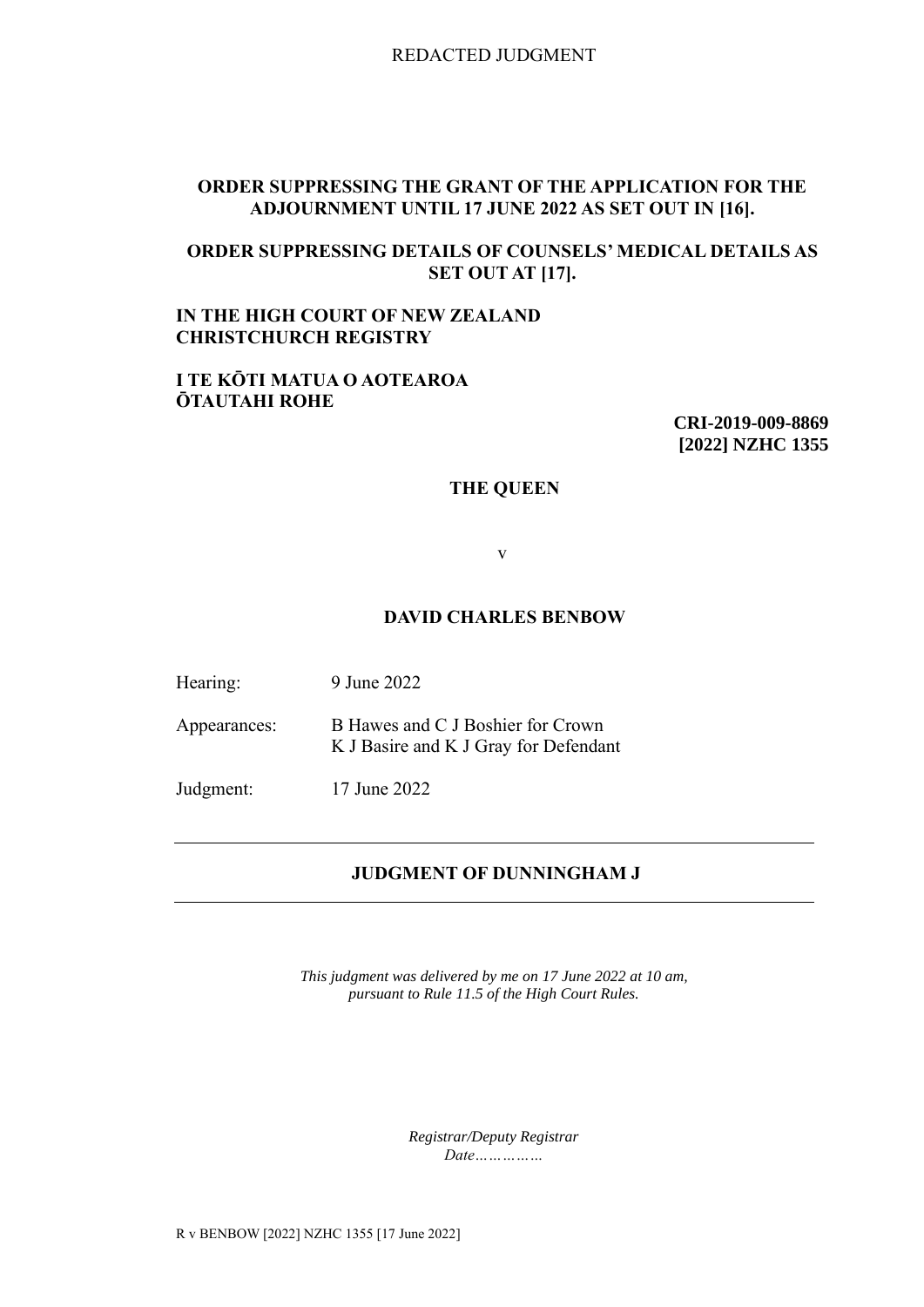[1] This is an application to adjourn the trial of David Benbow which had been set down to be heard on 1 August 2022.

[2] This is not the first application for adjournment. There have been others for different reasons, two of which were granted. The scheduled 8 February 2021 trial was adjourned by Nation J, and Doogue J adjourned the new 9 August 2021 trial date, which eventually led to the trial being set down for the current date of 1 August 2022.

[3] However, this application is made for quite different reasons from the previous adjournments. As counsel for Mr Benbow point out, following the current trial date being set down, lead counsel Ms Sewell tragically passed away on 27 November 2021. It appears from submissions that Ms Sewell was the lawyer who dealt with Mr Benbow exclusively, and her death was a major disruption to trial preparation. Following her death Mr Benbow confirmed he wanted remaining counsel to continue to act for him, but he also advised that he wanted a Queen's Counsel to replace Ms Sewell.

[4] Counsel for the defence advise that they were able to engage the services of Mr Kieran Raftery QC, from Auckland, and legal aid approval for his appointment was ultimately granted in late January 2022. He was set to take over as lead counsel in April and appear on a pre-trial application which ultimately did not proceed. However, by 11 April 2022, he and all other defence counsel had contracted COVID. The expectation however, was that although time had been lost to sickness, Mr Raftery and Ms Basire would recover. [Redacted]

[5] The situation therefore, as explained by Ms Gray, is that two out of the three counsel assigned by Legal Aid are now unavailable for trial. She is now in a position where seven and a half weeks before his trial on a charge of murder and with a Crown case made up of 150 Crown witnesses and entailing numerous police hours of investigation, she is the only one of three counsel who is still able to represent Mr Benbow.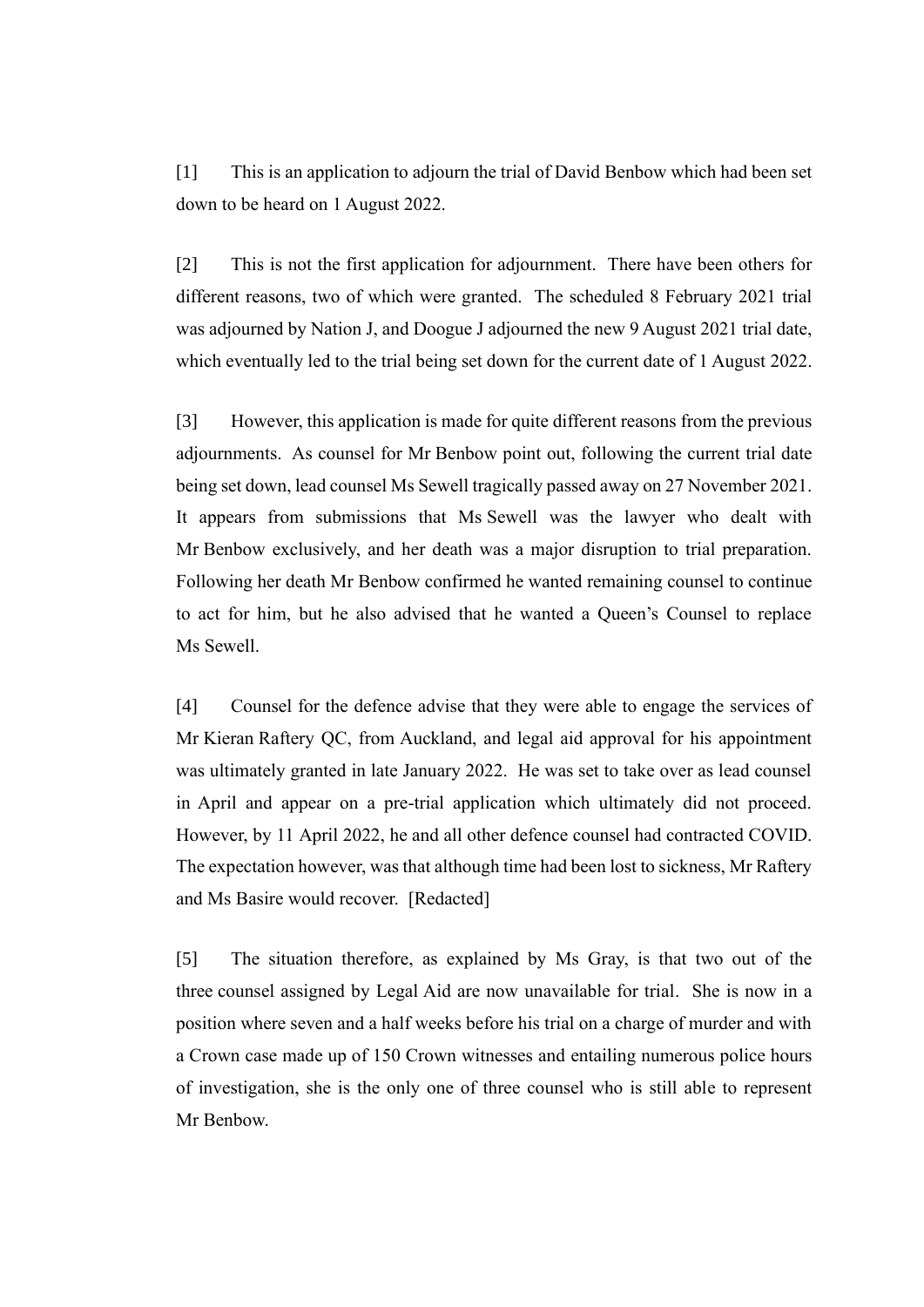[6] Counsel submits the trial cannot be picked up by other counsel in the short time available. Ms Gray explains that numerous attempts have been made to engage alternate counsel, but none have been successful. It was explained to me that this is a particularly complex murder trial and has an extraordinary number of documents to be perused.<sup>1</sup> It would be almost impossible for new counsel to familiarise themselves with this material in the time left to trial. Furthermore, Mr Hawes, too, accepts that this is a more complex trial than usual.

[7] In Ms Gray's submissions, any attempt to proceed with a trial on 1 August 2022 would mean Mr Benbow cannot have a fair trial, and it is her submission that Mr Benbow is now in the unavoidable position of seeking this further adjournment due to the health issues in relation to two key members of the defence team.

[8] While the Crown is sympathetic to the position, it resists the application for the adjournment at least until, or unless, an early alternative trial date can be confirmed.

[9] Mr Hawes points out that the effects of a lengthy further adjournment would be profound. The victim, Mr McGrath, is presently regarded as legally being in limbo and is officially simply described as "missing". That is having an enormous impact on his family who are unable to address the types of issues that would normally be required following a family member's death, such as the sale of property, the ability to operate bank accounts and the like.

[10] Mr Hawes also points out that as time passes, witnesses are being lost and the quality of witnesses' evidence will continue to diminish with the passage of time. Furthermore, Mr Benbow continues to be on strict bail conditions while he awaits his trial.

[11] Mr Hawes suggests alternate senior counsel could still be sought to step in at short notice. He says if an adjournment was short, that would be acceptable, but a long adjournment would not be in anyone's interests.

<sup>&</sup>lt;sup>1</sup> Counsel advise there are 46,000 pages of discovered documents.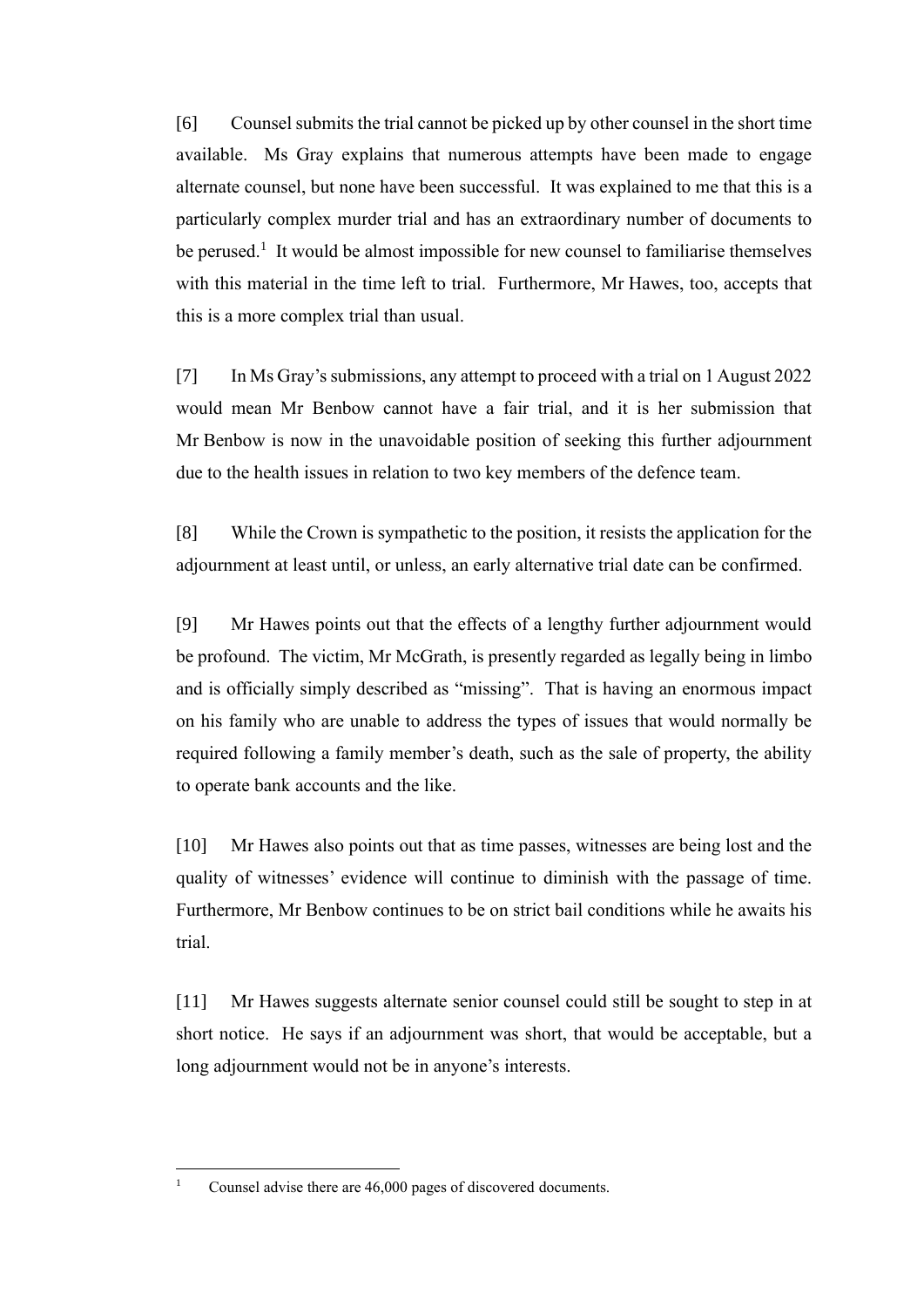#### **Discussion**

[12] I acknowledge the Crown's concerns, particularly those of the family of Mr Grath. However, in my view, the primary consideration here is fair trial rights. The application is prompted by the medical incapacity of not one of Mr Benbow's defence team, but two, and I take at face value their claims that they cannot provide Mr Benbow with a fair trial in those circumstances.

[13] In my view, preservation of a fair trial is the paramount consideration and must prevail over all others in these circumstances.

[14] I regret that I cannot give a new trial date at present. To me, it is more important that counsel know that they do not have to be ready for the 1 August trial date. However, I consider a new trial date must be allocated as a matter of priority, even if it means shifting other matters which have not experienced such delays. Counsel are also expected to prioritise this matter over other matters if that is required to accommodate an earlier rather than later fixture date, and that may mean substituting counsel on either the Crown or the defence team, if their other commitments mean they could not accommodate a proposed trial date.

[15] Accordingly, the application for adjournment is granted. The trial is to be allocated a new fixture date as a matter of priority, with every effort made to accommodate it later this year.

[16] Mr Hawes has sought that the decision to adjourn the trial is suppressed for a period of one week to enable him to advise all family members and witnesses closely tied to the case. I grant that application. The fact that the adjournment has been granted is suppressed until Friday 17 June 2022.

[17] I also order that details of counsels' health issues set out in the last four sentences of [4] above are suppressed for personal privacy reasons.